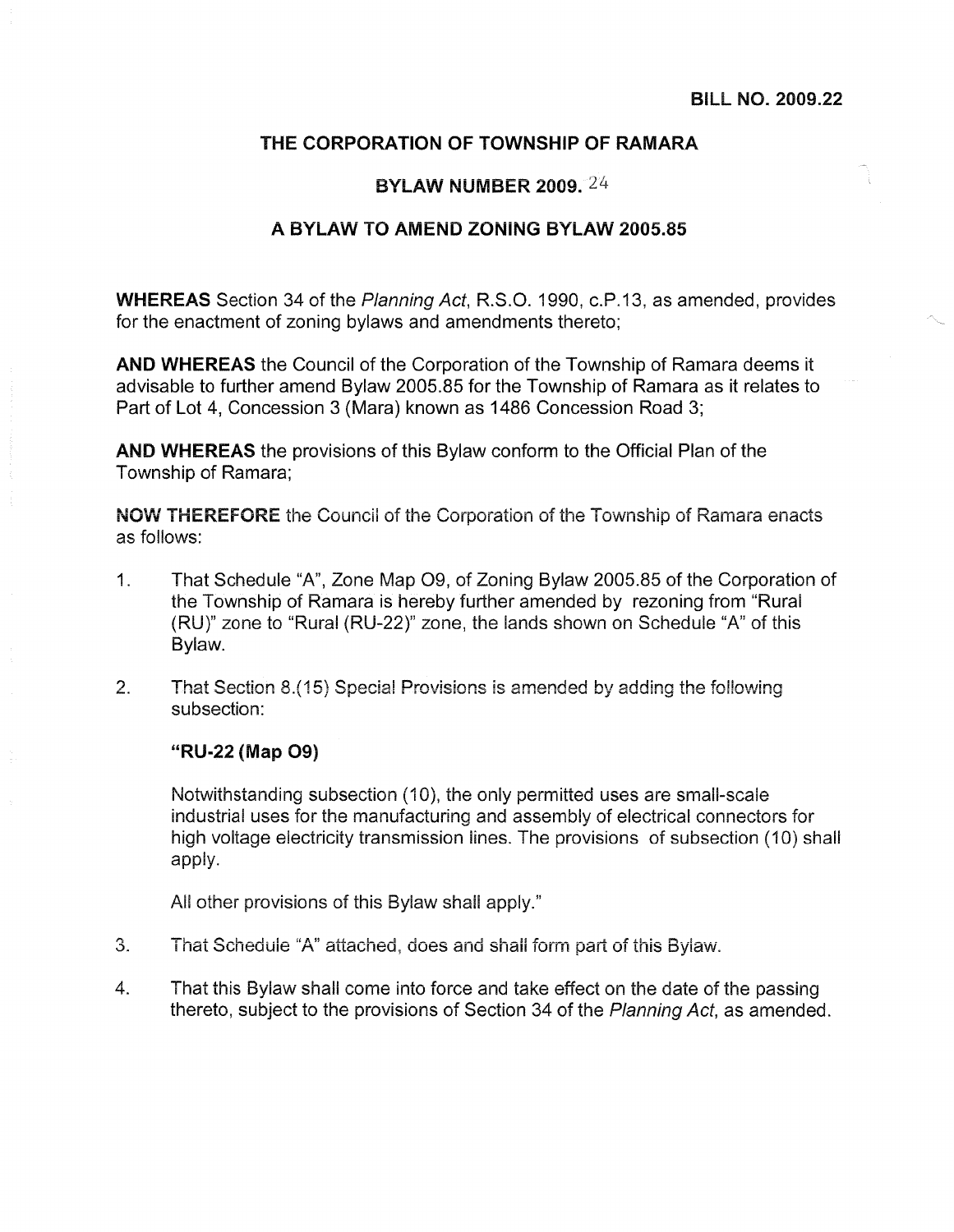# BY READ A FIRST, SECOND AND THIRD TIME AND PASSED THIS 16<sup>th</sup> DAY OF **MARCH, 2009.**

**Bill** Dal

Janice E. McKinnon, Clerk